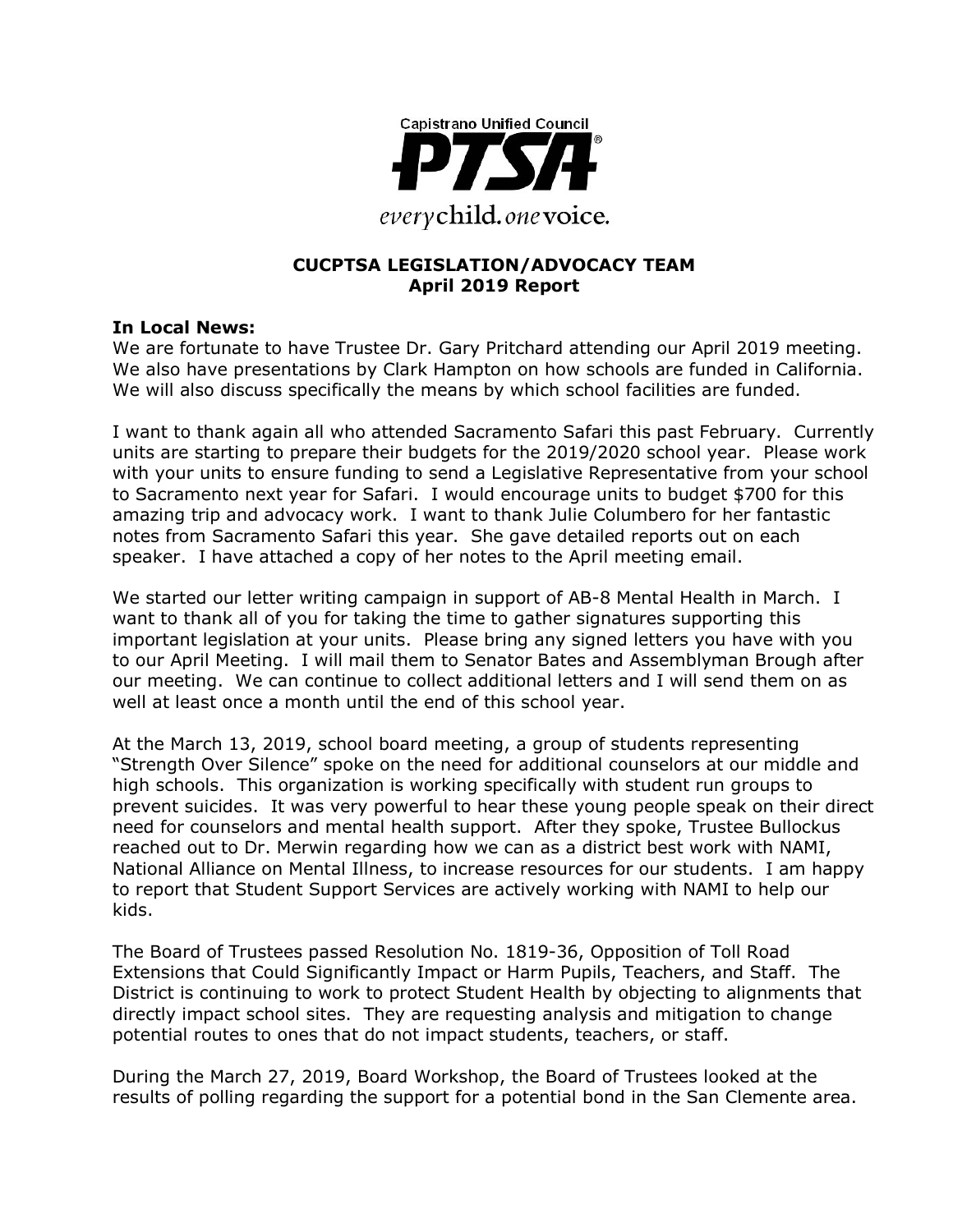They gave direction to staff to prepare a potential project list focusing on new construction at San Clemente High School and needed health and safety repairs at the other San Clemente area schools. Depending upon price tag, the Board may or may not move forward with a potential bond measure for the San Clemente area for the March 2020 election. At this point, NO DECISION on whether or not to propose a bond has been made. They are only discussing options and possibilities. The Board is doing its due diligence to discuss all possible options for funding the needed repairs to our schools and the additional funds to modernize our schools.

At the Special Board Meeting on March 29, 2019, the Board voted to send a letter in support of the legislation pending at the Federal Level in both the House and Senate to support the Full Funding of IDEA. This is also supported by the National PTA. A copy of the National PTA letter of support is included in this month's email to you.

Agendas from the most recent Board of Trustee meetings can be found here:

February 27, 2019 – Board Meeting - http://capousd-

ca.schoolloop.com/file/1514016268888/1531973256666/2332864057212526896.pdf March 13, 2019 – Board Meeting – http://capousd-

ca.schoolloop.com/file/1514016268888/1531973256666/6178708095031136435.pdf March 27, 2019 – Special Board Meeting – http://capousd-

ca.schoolloop.com/file/1514016268888/1531973256666/6005636663366795172.pdf March 27, 2019 – Board Workshop – http://capousd-

ca.schoolloop.com/file/1514016268888/1531973256666/8201067157337547576.pdf March 29, 2019 – Special Board Meeting - http://capousd-

ca.schoolloop.com/file/1514016268888/1455438848279/8150948757678085825.pdf Audio Recordings of Meetings in July 2018-June 2019 can be found at http://cusd.capousd.org/cusdweb/2018-19audio.html

**4th District Advocacy Meeting notes from March 29, 2019** – Thank you to Jessica Geyer for attending the  $4<sup>th</sup>$  District meeting and representing CUCPTSA. Here are her notes from the meeting:

It was a great meeting today! The topic was How to discuss Hot Topics. There were 5 PTA Leg Chairs there with 3 members of the 4th district A-team in attendance. Notes:

Forums are held in Sept, Nov, Feb & March

-An idea: have a debrief of Sac Safari at the March forum and also provide leg reps with Action items to do at their unit.

-The California Healthy Youth Act has been a hot topic for all districts.

-PYLUSD-Mika Sernaque shared that they have lost 1,200 members district wide due in part to the resistance to this curriculum and PTAs support for it.

-I shared how at LRMS, I asked my PTA executive board to have our association meeting about educating our community on the CHYA by inviting Josh Hill to the meeting and informing our members. Provided PTA resolution support documents to show or board we could take a position on.

-Organize Parent Forums on hot topics.

-Leg rep from Tustin wants to put on a parent ed night about climate change.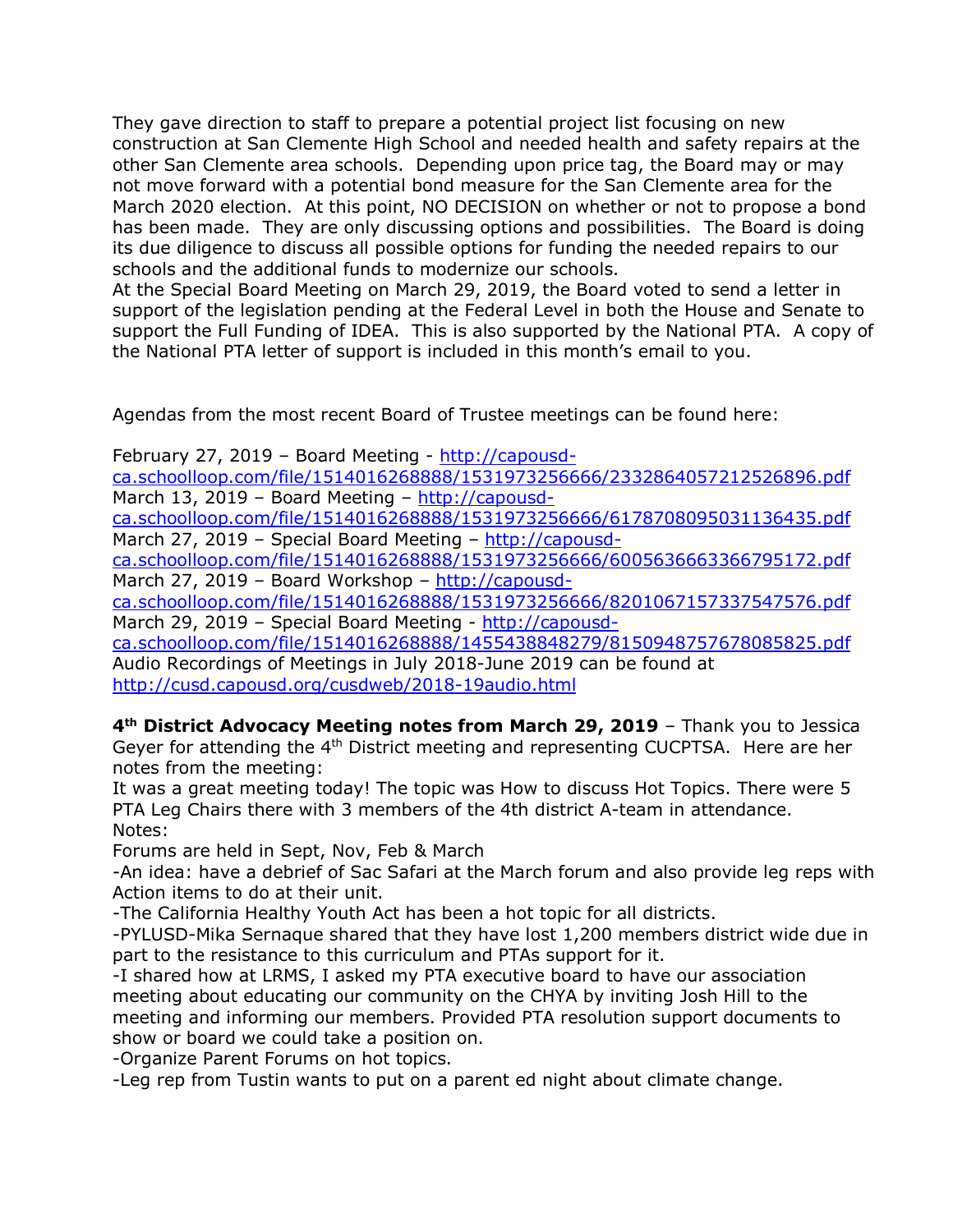## **From Fourth District PTA:**

**Talking Points for Legislative Chairs, March 2019 -** Details are in the March issue of the *Advocacy Communicator.*

- The March *Advocacy Communicator* has several reports from Sacramento Safari. Sixty-eight PTA members and one student heard from 15 speakers and then divided into small groups to visit legislator offices in the state capitol. They had four messages for the legislators:
	- 1. Our kids need mental health resources and support services now.
	- 2. PTA supports late school start time for middle school and high school.
	- 3. Arts education is not optional.
	- 4. California needs a stable, long-term funding system.
- Sherry Griffith, Executive Director of the California State PTA, talked to the Safari participants about art education, which is required by state education code. In effect, most of our schools are in violation of California law because they do not teach visual and performing arts (VAPA). The CAPTA website – capta.org – has a lot of resources for those of us who want to advocate for the arts, including a new interactive dashboard that shows the VAPA programs school districts and individual schools now offer.
- The future of charter schools was a hot topic for several speakers at Sacramento Safari. SB 126 was quickly approved by both the Assembly and the Senate and is expected to be signed by the Governor. It requires charter schools to follow the same laws about open meetings, public records and conflicts of interest that apply to school districts. Other bills restricting charter schools have also been introduced.
- About one in every five California teens ages 12 to 17 suffers from emotional or mental health issues. Early intervention can make a big difference. But most children do not get the help they need. The Communicator lists several resources we can use to advocate for more mental health services in our schools.

**Talking Points for Legislative Chairs, April 2019** - Details are in the April issue of the *Advocacy Communicator.*

· The state legislative session is underway and California State PTA is busy taking positions on bills that impact children and schools. The *Communicator* lists a dozen bills that CAPTA has decided to support.

The *Communicator* also lists several websites where we can get more information about the bills that CAPTA is following.

The next CAPTA Advocacy Conference Call will be on Monday, April 22, at 7 p.m. Directions are in the *Communicator*.

· Do we have an advocacy chair for next year? Fourth District PTA has a lot of resources to make the job as easy as possible. You don't have to be an expert!

Serving on the school site council is a great way to learn more about how our school functions and how it is connected to the school district. You also have an opportunity to participate in making important decisions for our students and school.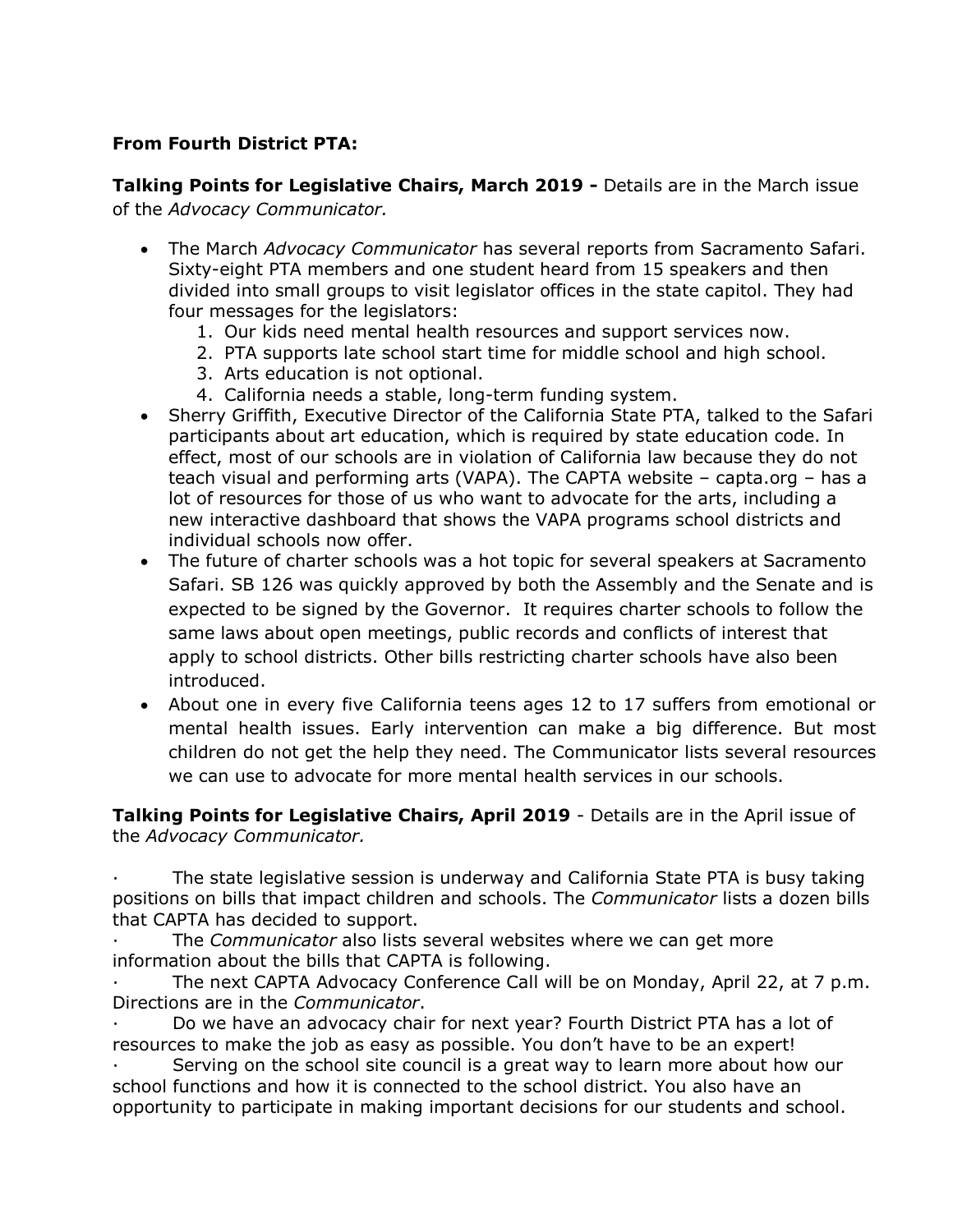Back issues of the Communicator can be found at: http://www.fourthdistrictpta.org/advocacy-communicator/

### **California PTA holds monthly Legislation and Advocacy Conference Calls:**

The upcoming conference calls are scheduled for:

- April 22, 2019 at 7 p.m.
- May 28, 2019 at 7 p.m.

Please see https://capta.org/resource/legislation-conference-calls/ for information on how to dial in and participate in these calls.

#### **California State PTA's Diversity and Inclusion Committee holding a webinar about supporting LGBTQ youth:**

California State PTA's Diversity & Inclusion Committee invites you to join an informative webinar about supporting LGBTQ youth and to get a sneak preview of our upcoming convention workshop in May! Hear from the Director of the Youth Well-Being Project by the Human Rights Campaign Foundation, Vincent Pompei. Participants will build cultural competency and learn how to support LGBTQ youth, how to create safe spaces for children, best practices for effective parent and peer ally behavior, how to help administrators comply with state law and much more.

Join our webinar discussion on **Thursday, April 11** at 6 p.m. – Register for this webinar at https://register.gotowebinar.com/register/6283785214933990659

### **In State News:**

#### **California colleges expand mental health services to meet rising needs:**

Students report more depression, anxiety yet more willingness to seek help. By Larry Gordon/EdSource Today.

With heightened awareness of college students' psychological stress, worried state officials and campus leaders in California are providing more money and expanding programs to promote mental health. Read the complete article at:

https://edsource.org/2019/california-colleges-expand-mental-health-services-to-meetrising-needs/

**Q&A: California's first-ever surgeon general on her plans to tackle toxic stress in children** by David Washburn, *EdSource*. Dr. Nadine Burke Harris, appointed as the state's first-ever surgeon general, is recognized as a pioneer in the study of how adverse childhood experiences affect brain development and life-long health. Read the complete article at: https://edsource.org/2019/qa-californias-new-top-doc-on-herplans-to-tackle-toxic-stress-in-children/

### **Governor Newsom signs legislation requiring charter school transparency in**

**California** by Louis Freedberg and Diana Lambert, *EdSource*. Both the California Teachers Association and the California Charter Schools Association, which have been waging a high-profile battle over charter schools, were represented at the signing event in the State Capitol. The bill became law only two weeks after it was first heard in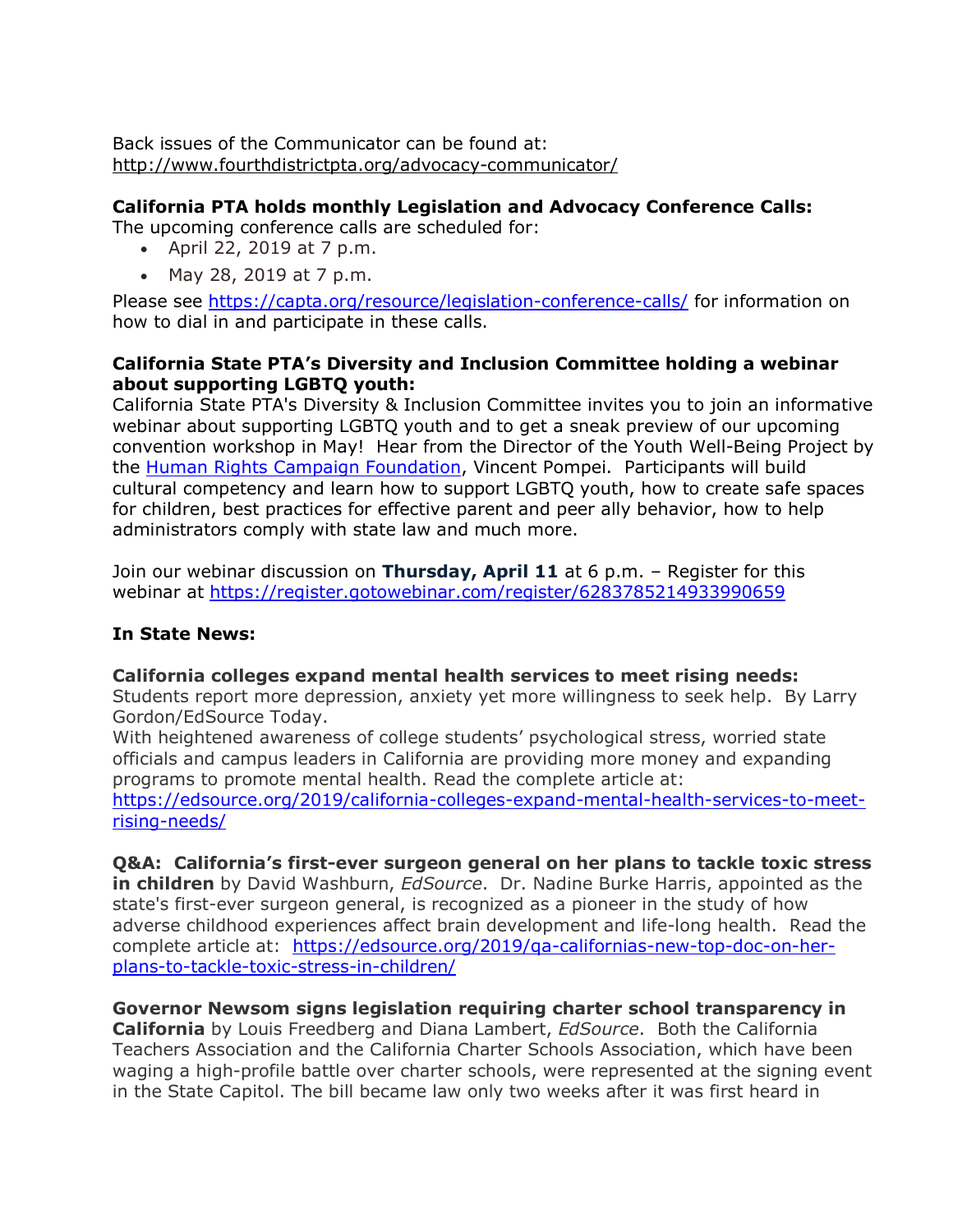committee. Read the entire article at https://edsource.org/2019/newsom-to-signcharter-school-transparency-legislation-on-tuesday/

**Many California Schools have police but no counselors, ACLU report finds** by David Washburn, *EdSource*. The report used federal data to make the argument that schoolchildren in America are over-policed and under-supported by health and mental health professionals. Read the entire article and links to the report at: https://edsource.org/2019/many-california-schools-have-police-but-no-counselorsaclu-report-finds/

**New data detail soaring costs of California school pensions** by John Fensterwald, *EdSource.* Districts' average payments to pension funds CalSTRS and CalPERS doubled to about \$1,000 per student in 2017-18. But contributions varied among districts and will continue to rise for at least two more years. Read the entire article at https://edsource.org/2019/new-data-detail-soaring-costs-of-california-school-pensions- $2/$ 

**California school districts' rising employee pension costs** by Yuxuan Xie, Daniel J. Willis, and Phillip Reese, *EdSource.* Use our interactive map and interactive database to view and look up the per-student pension costs and changes in per-student costs for districts across California. Here is a link to the Interactive Database https://edsource.org/2019/california-school-districts-rising-employee-pension-costs and a link to the Interactive map https://edsource.org/2019/interactive-map-changes-inpension-costs-for-california-school-districts/

**California school district pension payments: How EdSource did this story** by Rose Ciotta, *EdSource.* EdSource analyzed state data to determine how per-student payments to employee pension funds increased for most districts from 2013-14 to 2017-18. Read the entire article at https://edsource.org/2019/california-schooldistrict-pension-payments-how-edsource-did-this-story

**California School districts' rising employee pension costs** by Phillip Reese and Daniel J. Willis, *EdSource.* Look up per-student pension costs for districts across California with this interactive database, and see how much they've changed since a 2012 state law passed to rescue the state's two pension systems. https://edsource.org/2019/california-school-districts-rising-employee-pension-costs/

**Push underway to lower the barrier for school districts to pass a parcel tax** by John Fensterwald, *EdSource.* If the Legislature agrees, voters in November 2020 will consider lowering the threshold for approval from two-thirds to 55 percent. Read entire article at https://edsource.org/2019/push-to-lower-the-barrier-for-school-districts-topass-a-parcel-tax/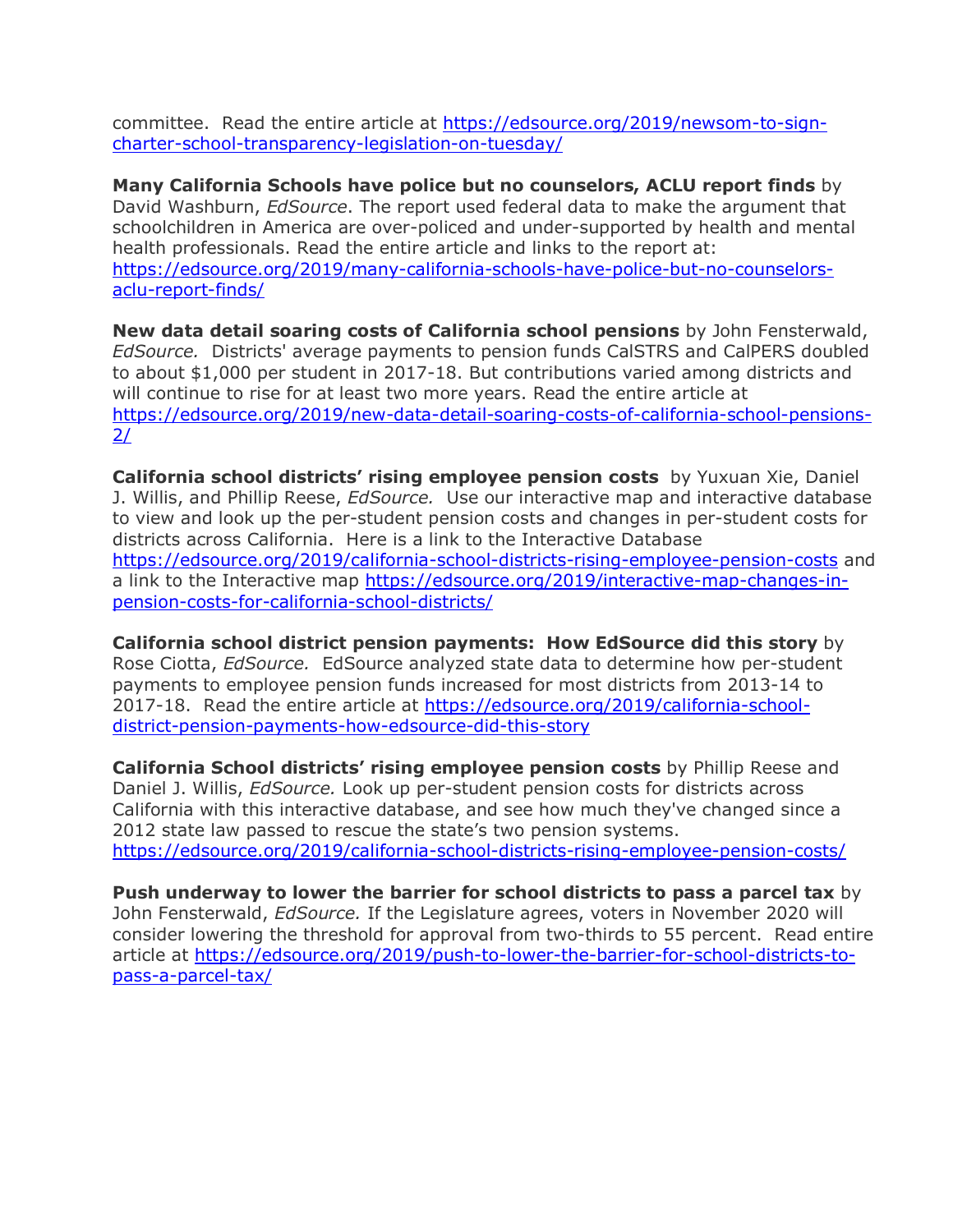#### **At the National Level:**

#### **From the National PTA:**

**Proposed ED Budget would cut funding for Public Schools:** The President submitted his Fiscal Year (FY) 2020 budget request for the U.S. Department of Education to Congress (https://www2.ed.gov/about/overview/budget/budget20/index.htm ) March 11, suggesting a \$7.1 billion or a 10% cut with the hope of reducing the Federal role in education. The Statewide Family Engagement Centers Program a legislative priority for National PTA in the 116th Congress (https://www.pta.org/docs/defaultsource/files/advocacy/public-policy-agenda/2019/issue-briefs/leg-checklist-trifold.pdf) has been proposed for elimination. This budget also coincides with potential automatic spending cuts established by the 2011 Budget Control Act. (https://www.pta.org/docs/default-source/files/advocacy/budget-caps-one-pager.pdf ) Without an increase in the FY 2020 caps, domestic spending will endure a \$55 billion cut, which will translate into a nearly \$20 billion cut in education, health and workforce funding. Take Action�Contact your federal lawmakers and urge them to STOP cuts to classrooms. (https://www.pta.org/home/advocacy/take-action )

**National PTA Endorses the IDEA Full Funding Act:** National PTA has endorsed and expressed strong support (https://www.pta.org/docs/defaultsource/files/advocacy/idea-coalition-joint-house-and-senate-final.pdf) for the House (https://www.congress.gov/bill/116th-congress/house-bill/1878 ) and Senate (https://www.congress.gov/bill/116th-congress/senate-bill/866 ) versions of the IDEA Full Funding Act introduced by Representative Jared Huffman (D-CA-2) and Senator Chris Van Hollen (D-MD). The bill would pave the way for full IDEA funding by requiring regular increases in IDEA spending to meet the Federal government's commitment to pay 40% of the average per pupil expenditure for special education a commitment that has never been met.

**Advocacy letters for National PTA:** There are several letters that can be downloaded and sent to your Representative and/or Senator. Links to the letters can be found at https://www.pta.org/home/advocacy/federal-legislation/letters-topolicymakers current letters are in regard to Gun Safety and Violence Prevention; Health and Safety; and Childhood Nutrition.

The  $116<sup>th</sup>$  Congress is considering the following legislation items. The National PTA is supporting (green checkmarks) or opposing (red x) the following items:

#### **Child Health and Safety**

◙ H.R. 5: Equality Act | 116th Congress (2019-2020) ◙ H.R. 662: REACH Act | 116th Congress (2019-2020) Ø H.R. 852: Get the Lead Out of Schools Act | 116th Congress (2019-2020) S. 788: A bill to prohibit discrimination on the basis of sex, gender identity, and sexual orientation, and for other purposes | 116th Congress (2019-2020)Ø